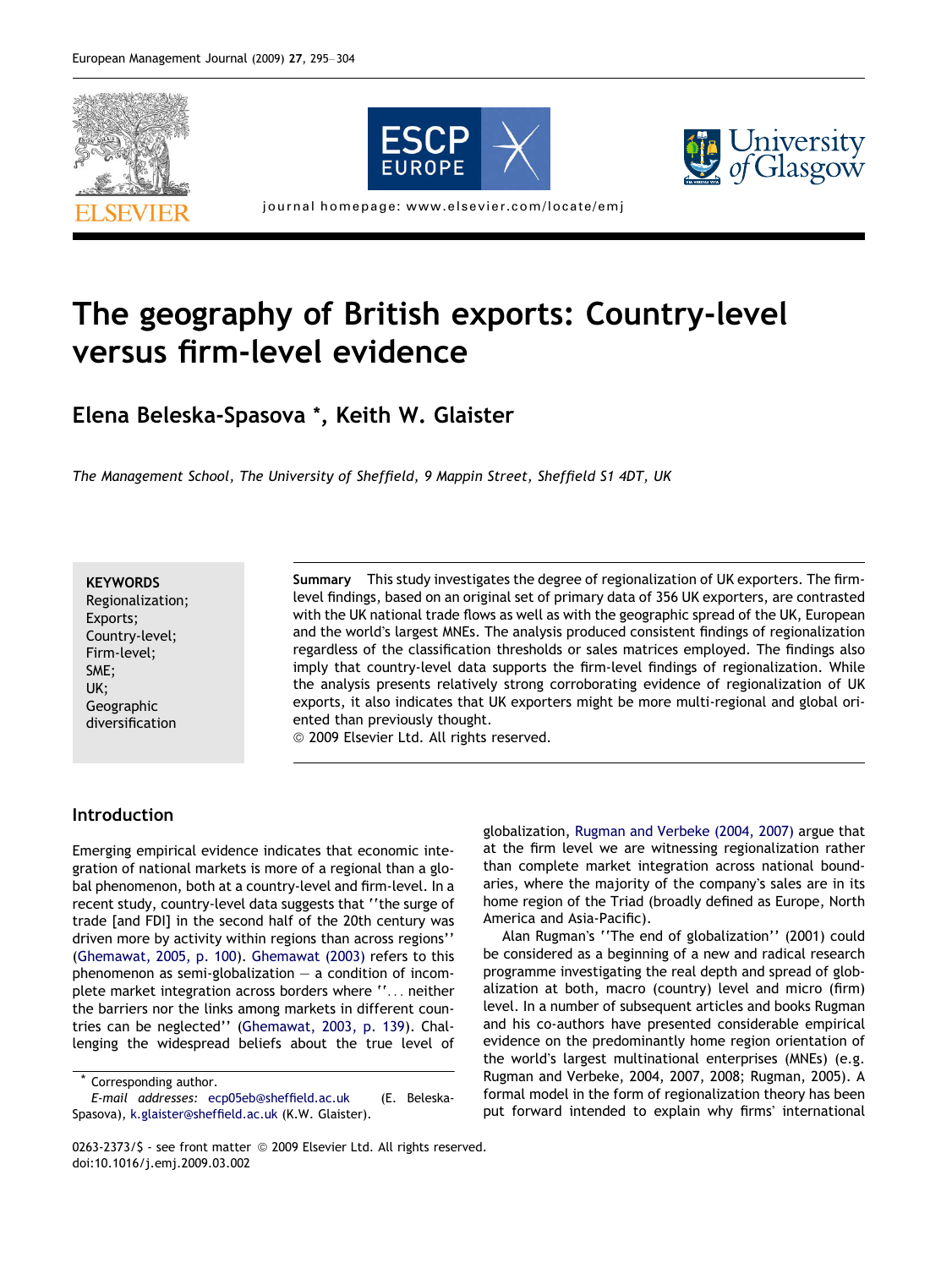activities are significantly constrained to the home region. The essence of Rugman and Verbeke's regionalization theory is that the evident inability of the MNEs to deploy and exploit their firm-specific advantages (FSAs), even the nonlocation bound, indiscriminately across the world is due to the (home-)region boundedness of  $FSAs - i.e.$  the highly restricted transferability and acceptability of the firm's FSAs beyond the home region ([Rugman and Verbeke, 2004](#page--1-0)). The restricted transferability and acceptance of FSAs beyond the home region is explained by the significant difference in expansion costs: ''the liability of intra-regional expansion appears to be much lower than the liability of inter-regional expansion'' [\(Rugman and Verbeke, 2007, p. 201,](#page--1-0) original emphasis). It is argued that the higher liability of inter-regional expansion stems from the higher costs of product/service adaptation to host region markets (especially at the downstream side of the value chain), management constraints in managing operations in host regions (incremental costs associated with cultural, administrative, geographic and economic differences), and costs associated with higher risk due to significant (one-sided) resource commitment in the host region (especially in the case of downstream FDIs).

In light of these recent regionalization debates, this study is intended to make an empirical contribution by investigating the degree of regionalization of UK exporters and assessing the extent to which country-level data supports or contradicts the firm-level findings of regionalization. The study makes several novel contributions. First, previous research has focused predominantly on examining the regional nature of the world's largest MNEs. The decision of MNEs as to where to locate their investments is one of the most extensively researched areas of international business [\(Aharoni, 1966; Green and Smith, 1972; Dunning, 1980;](#page--1-0) [Nigh, 1985; Loree and Guisinger, 1995](#page--1-0)). Even though financial transactions, such as direct and portfolio investments, and international technology transfers have become increasingly important, traditionally international trade in goods and services has been regarded as the principal channel for economic integration. Given this critical role of exporting and the increasingly active role played by small and medium-size enterprises (SMEs) in international markets, the focus of this study is on SMEs engaged primarily in exporting activities. In view of the recent evidence on the predominantly regional nature of the MNEs, the general perception is that the SMEs would have even less internationally diversified operations. By examining a sample of 356 UK exporters we determine the degree of SME regionalization following Rugman and Verbeke's (2004) classification of regional and global firms. Our analysis indicates that SMEs might be less regional in their geographic orientation than previously thought.

Second, the majority of prior empirical findings relating to regionalization are based on analysis of secondary firmlevel data, constraining researchers in employing different regionalization concepts and metrics or limiting their focus on a specific region where more detailed data is available making their findings country/region specific and hard to validate. [Hejazi \(2007\)](#page--1-0), for example, examines the global, regional and national concentration of US MNE activity and reports inability to obtain such data on MNE activity for any of the OECD countries. We bridged this gap by using primary data on 356 UK exporters collected by an electronic survey technique. The primary data enable us to derive and compare different measures of regionalization.

Furthermore, we contrast the firm-level data of our sample of UK exporters with the firm-level data from the UK, European and world's largest MNEs and determine if there are significant differences in the regional orientation between large international companies and the smaller exporting firms.

In order to achieve these objectives the paper is organized as follows. We start with an analysis of the regional distribution of UK trade flows. Next, the evidence of the regional nature of UK exports at country level is related to the regional scope of other country-level empirical evidence. We proceed with firm-level data by analysing the geographic spread of the exports of a sample of 356 UK exporters over the broad Triad regions of Europe, North America and Asia-Pacific and contrast these findings with the geographic dispersion of international activities of the UK, European and world's largest MNEs. We further relate the regional nature of the UK exporters in the sample to their organizational characteristics. Conclusions and implications conclude the paper.

## Regionalization of UK exports – country-level evidence

At a macro level, globalization is broadly defined as a process leading to a worldwide integration of economic, cultural, political, religious, and social systems across geographical boundaries. Even though the financial transactions such as direct and portfolio investments, and international technology transfers have become increasingly important, traditionally, international trade in goods has been regarded as the principal channel for economic integration. As such, the rapid growth of international trade flows in the second part of the 20th century from 9% of GDP in 1960 to 26% of GDP in 2007, has contributed greatly to the globalization process.

However, both country-level and sectoral studies in recent years have found more evidence that ''... increasing economic integration through international trade has been accompanied by increasing rather than decreasing regionalization'' [\(Ghemawat, 2005, p. 101\)](#page--1-0). [Ghemawat \(2005\)](#page--1-0) in his analysis of intra-regional trade as a percentage of a region's total trade in the period from 1958 to 2000 found that in many parts of the world, intra-regional trade increased steadily, rising globally from about 47% to 55% between 1958 and 2000. More recent data proves this to be true in the case of the North America and Asia Pacific regions where the intra-regional trade flows have increased by 12% and 9%, respectively, from 1990 to 2006 (IMF, Direction of trade statistics, 2008).

[Table 1](#page--1-0) represents the intra- and inter-regional trade flows in each Triad region's total merchandise exports (WTO, International Trade Statistics 2006). The data in [Ta](#page--1-0)[ble 1](#page--1-0) confirms that the world's trade is controlled by the Triad, i.e. 86% of the world exports in 2005 originated from the three broad Triad regions: Europe (43%), Asia-Pacific (28%) and North America (15%), and 89% were destined for a country in one of the triad regions. According to the 2005 data, the majority of world trade (57%) is intra-regional,